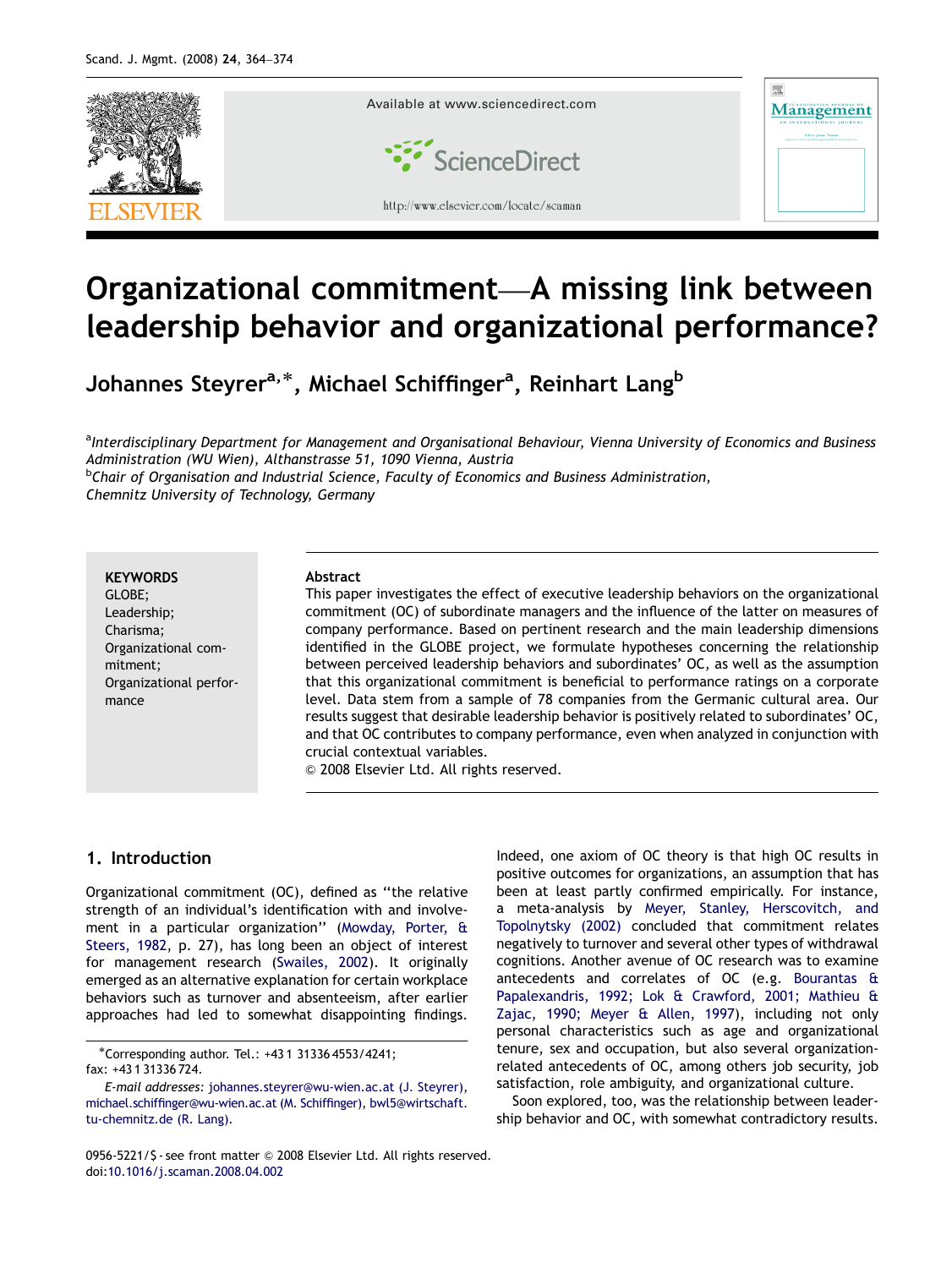Thus, some studies found OC to be influenced by participative decision-making and consideration (e.g. [Glisson](#page--1-0) & [Durick, 1988; Jermier](#page--1-0) & [Berkes, 1979; Savery, 1991\)](#page--1-0), flexibility, emphasis on rules and regulations, hierarchy and role specialization [\(Zeffane, 1994](#page--1-0)), as well as by various aspects of organizational politics and leadership power ([Wilson, 1995](#page--1-0)). On the other hand, [O'Reilly and Roberts](#page--1-0) [\(1978\),](#page--1-0) [Hampton, Dubinsky, and Skinner \(1986\),](#page--1-0) [Johnston,](#page--1-0) [Parasuraman, Futrell, and Balck \(1990\)](#page--1-0) and [Savery \(1991\)](#page--1-0) reported no linkage between OC and leadership behavior, while [Hunt and Liebscher \(1973\)](#page--1-0) found a negative association between leaders' production emphasis and some aspects of OC. By contrast, more recent studies investigating charismatic and transformational leadership have shown, with some consistency, a positive relationship with followers' OC [\(Avolio, Zhu, Koh, & Bhatia, 2004; Barling,](#page--1-0) [Weber, & Kelloway, 1996; Bono](#page--1-0) & [Judge, 2003; Dubinsky,](#page--1-0) [Yammarino, Jolson,](#page--1-0) & [Spangler, 1995; Dumdum, Lowe,](#page--1-0) & [Avolio, 2002; Lowe, Kroeck, & Negaraj, 1996; Walumbwa](#page--1-0) & [Lawler, 2003; Walumbwa, Orwa, Wang, & Lawler, 2005](#page--1-0)).

This posited link between leadership behavior and followers' commitment raises the question of where commitment is focused. Employees are likely to be committed to multiple and different actors, goals and values. The relationships between the various foci of commitment have been illuminated by [Becker and Billings \(1993\)](#page--1-0), who differentiated essentially between commitment to the immediate superior or work group (local commitment) and that to top management and the organization as a whole (global commitment). Empirical findings from [Hunt and Morgan \(1994\)](#page--1-0) suggest that commitment to top management is the best predictor of overall OC. In their theoretical considerations, Meyer and Allen even go a step further: ''It should be kept in mind, however, that when we as researchers measure commitment to the organization as a whole, we are probably measuring employees' commitment to 'top management''' ([Meyer](#page--1-0) & [Allen, 1997](#page--1-0), p. 19). Our study therefore focuses on leaders at the senior executive level, on the assumption that these play a crucial role in shaping employees' OC.

While the connection between charismatic/transformational leadership and OC is fairly well established [\(DeGroot,](#page--1-0) [Kiker, & Cross, 2000\)](#page--1-0), the results relating to a possible link between OC and performance are more ambiguous and indicate only a weak relationship ([Caruana, Ewing,](#page--1-0) & [Ramaseshan, 1997; Keller, 1997; Meyer et al., 2002\)](#page--1-0). This is especially so when independent performance measures are employed instead of subjective self-rating ([Dumdum](#page--1-0) [et al., 2002; Swailes, 2002\)](#page--1-0).

The preceding brief overview leads us to the two questions this study addresses: (1) How does senior leadership behavior influence followers' OC? (2) What relationship, if any, exists between OC and measurements of corporate performance?

### 2. Literature review and hypotheses

### 2.1. Leadership and OC

Most people develop their own ideas about the nature of leaders and leadership. These concepts are based on more or less naive or idiosyncratic, personal assumptions that have been analyzed under the heading of ''implicit leadership theory'' ([Lord, Foti, & De Vader, 1984](#page--1-0)). One major assertion of this theory is that leadership is in the ''eye of the beholder'': it is a social label attributed to individuals if one of two conditions applies: either their personality and behaviors sufficiently match the observer's beliefs about leaders, or the observer ascribes group success or failure to the activities of perceived leaders ([Lord](#page--1-0) [& Maher, 1991](#page--1-0)).

The so-called GLOBE studies (''Global Leadership and Organizational Effectiveness Program''), which form the basis of our own work, went a step further, investigating the extent to which these everyday theories are influenced by cultural norms [\(Den Hartog, House, Hanges, & Associates,](#page--1-0) [1999; Dorfman, Hanges,](#page--1-0) [& Brodbeck, 2004; Holmberg](#page--1-0) & [Akerblom, 2006; Waldman et al., 2006\)](#page--1-0).<sup>1</sup> Within this context leadership is defined as ''the ability of an individual to influence, motivate, and enable others to contribute toward the effectiveness and success of organizations of which they are members'' [\(House, Wright, & Aditya, 1997,](#page--1-0) p. 548). As part of the overall GLOBE program originally 382 leadership attributes and behaviors were inductively generated with a focus on developing a comprehensive list rather than on developing an a priori leadership scale. These 382 attributes and behaviors were then condensed to 112 questionnaire items. This questionnaire was distributed to more than 15,000 middle managers from 61 different societies/ cultures ([Brodbeck et al., 2000\)](#page--1-0).

Based on the responses, six global leadership dimensions were identified: 1. charismatic/value-based leadership, 2. team-oriented leadership, 3. participative leadership, 4. humane-oriented leadership, 5. autonomous leadership, and 6. self-protective leadership. Of these, charismatic leadership contributed most to the making of outstanding leaders, while self-protective leadership contributed negatively ([Den Hartog et al., 1999](#page--1-0)).

Why did we use these GLOBE dimensions for analyzing the connection between leadership and OC? First, there have been very few studies based on implicit leadership theories and dealing with work attitudes ([Epitropaki](#page--1-0) [& Martin, 2005](#page--1-0), p. 662). Second, as argued above, OC is a consequence of—among other things—commitment to top management. The link between the two is arguably facilitated by prototypical leader behaviors [\(Epitropaki & Martin, 2005\)](#page--1-0), and one aim of GLOBE is to identify and describe the chosen dimensions, which are now presented in more detail.

1. The dimension charismatic/value-based leadership reflects the ability to inspire, to motivate, and to successfully demand high performance outcomes from others, on the basis of firmly held core values. As mentioned above, several empirical findings have confirmed a positive connection between charismatic leadership and OC. This relationship can be best explained by self-concept-based theory [\(Bono & Judge, 2003,](#page--1-0) [Shamir, House,](#page--1-0) [& Arthur, 1993\)](#page--1-0), which outlines three ways of motivating followers: (1) by providing a sense of direction and decisiveness (vision),

<sup>&</sup>lt;sup>1</sup>Beside the investigation of universally endorsed leadership characteristics, the project goals included the analysis of empirical findings concerning the ranking of 62 societies with respect to nine attributes of their cultures and the development of an empirically based theory that describes the relationships between societal culture and leadership.